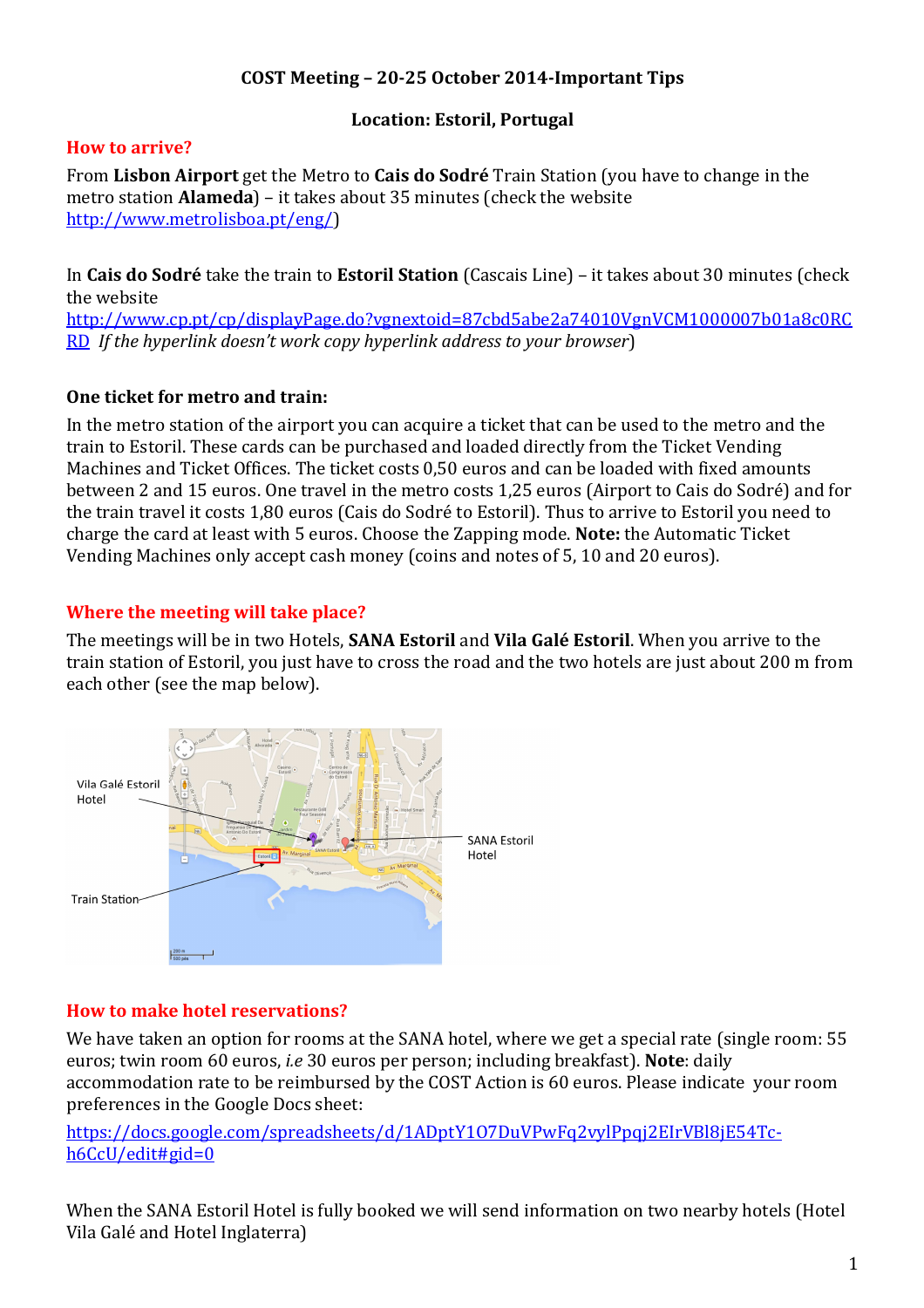# **What-When-Where?- organisation during the meeting:**

### **Meeting rooms:**

- SANA Estoril Hotel: plenary meetings, two small meeting rooms, coffee breaks, lunch
- Vila Galé Estoril: three small meeting rooms, coffee breaks

# **Meeting Schedule:**

|           | 20              | 21                      |          |     | 22                        | 23                        | 24          |     | 25                     |     |
|-----------|-----------------|-------------------------|----------|-----|---------------------------|---------------------------|-------------|-----|------------------------|-----|
|           | Mondav          |                         | Tuesdav  |     | Wednesday                 | Thursdav                  | Fridav      |     | Saturdav               |     |
|           | Workshop        |                         | Workshop |     | <b>COST Meeting</b>       | <b>COST Meeting</b>       | Workshop    |     | Workshop               |     |
| Morning   | TG <sub>2</sub> | TG <sub>2</sub>         | VG3'     | TG9 | <b>Plenary sessions</b>   | Topic group meetings 2    | Excursion   |     | TG7<br>TG <sub>5</sub> |     |
| Afternoon | TG <sub>2</sub> | TG <sub>6</sub>         | TG3'     | TG9 | Topic group<br>meetings 1 | Working group<br>meetings | TG8         | TG5 | TG5                    | TG7 |
|           |                 |                         |          |     | <b>ESRs</b> meeting       | <b>Plenary sessions</b>   |             |     |                        |     |
|           |                 |                         |          |     |                           | <b>MC Meeting</b>         |             |     |                        |     |
| Evening   | Free dinner     | TG Leaders + SC Meeting |          |     | Conference dinner         | Free dinner               | Free dinner |     | Free dinner            |     |

# **Distribution of the meetings between the two Hotels:**

#### SANA Estoril Hotel

|           | 20              |                        |     |     |                     | 23                                                    | 24                                                                    |                                   |  |  |
|-----------|-----------------|------------------------|-----|-----|---------------------|-------------------------------------------------------|-----------------------------------------------------------------------|-----------------------------------|--|--|
|           | Monday          | Tuesdav                |     |     | Wednesdav           | Thursday                                              | Fridav                                                                | Saturdav                          |  |  |
|           | Workshop        | Workshop               |     |     | <b>COST Meeting</b> | <b>COST Meeting</b>                                   | Workshop                                                              | Workshop                          |  |  |
| Morning   | SANA - Alekhine | SANA - Alekhine        | TG3 | TG9 |                     | SANA - Alekhine+Biarritz   SANA - Alekhine & Biarritz | Excursion                                                             | SANA - Alekhine   SANA - Biarritz |  |  |
| Afternoon | SANA - Alekhine | SANA - Alekhine<br>TG3 |     | TG9 | SANA - Alekhine &   | Working group meetings                                |                                                                       |                                   |  |  |
|           |                 |                        |     |     | Biarritz            |                                                       | SANA - Biarritz   SANA - Alekhine   SANA - Alekhine   SANA - Biarritz |                                   |  |  |
|           |                 |                        |     |     | SANA - Alekhine     | SANA - Alekhine+Biarritz                              |                                                                       |                                   |  |  |
|           |                 |                        |     |     |                     | SANA - Alekhine+Biarritz                              |                                                                       |                                   |  |  |
| Evening   | Free dinner     | SANA - Alekhine        |     |     | Conference dinner   | Free dinner                                           | Free dinner                                                           | Free dinner                       |  |  |
|           |                 |                        |     |     |                     |                                                       |                                                                       |                                   |  |  |

# Vila Galé Estoril

|           | 20              | 21                      |                                 |                       | 22                                          | 23                                       | 24          |     | 25          |     |
|-----------|-----------------|-------------------------|---------------------------------|-----------------------|---------------------------------------------|------------------------------------------|-------------|-----|-------------|-----|
|           | Monday          | Tuesdav                 |                                 |                       | Wednesdav                                   | Thursday                                 | Fridav      |     | Saturdav    |     |
|           | Workshop        | Workshop                |                                 |                       | <b>COST Meeting</b>                         | <b>COST Meeting</b>                      | Workshop    |     | Workshop    |     |
| Morning   | TG <sub>2</sub> | TG <sub>2</sub>         | Vila Galé -<br><b>Vilamoura</b> | Vila Galé - Albufeira | Plenary sessions                            | Armação de Pêra,<br>Vilamoura, Albufeira | Excursion   |     | TG5<br>TG7  |     |
| Afternoon | TG <sub>2</sub> | TG6<br><b>Vilamoura</b> | Vila Galé -                     | Vila Galé Albufeira   | Armação de Pêra,<br>Vilamoura,<br>Albufeira | Armação de Pêra,<br>Vilamoura, Albufeira | TG8         | TG5 | TG5         | TG7 |
|           |                 |                         |                                 |                       | <b>ESRs</b> meeting                         | Plenary sessions<br>MC Meeting           |             |     |             |     |
| Evening   | Free dinner     | TG Leaders + SC Meeting |                                 |                       | Conference dinner                           | Free dinner                              | Free dinner |     | Free dinner |     |

# **Conference dinner:**

Still in negotiation but one possibility is "Restaurante Casa Velha" in Cascais (http://www.casavelha.eu/) at walking distance from Estoril (about 30 minutes) and also reachable by train (about 10 minutes).

# **See more of Portugal's fantastic landscape?**

#### **Excursion:**

We will visit 'Companhia das Lezírias', founded in 1836, and one of the largest agriculture, cattle and forest farmstead in Portugal, wholly owned by public funds. With over 6,000 hectares, 'Companhia das Lezírias' has one of the largest cork oak plantations in one single location. Alongside the environmental importance of cork oak, its economic value is also extremely relevant to.'Companhia das Lezírias' because of the profit that it creates, mainly through the production of cork. For more information, check the website of 'Companhia das Lezírias' http://www.cl.pt/htmls/en/home.shtml